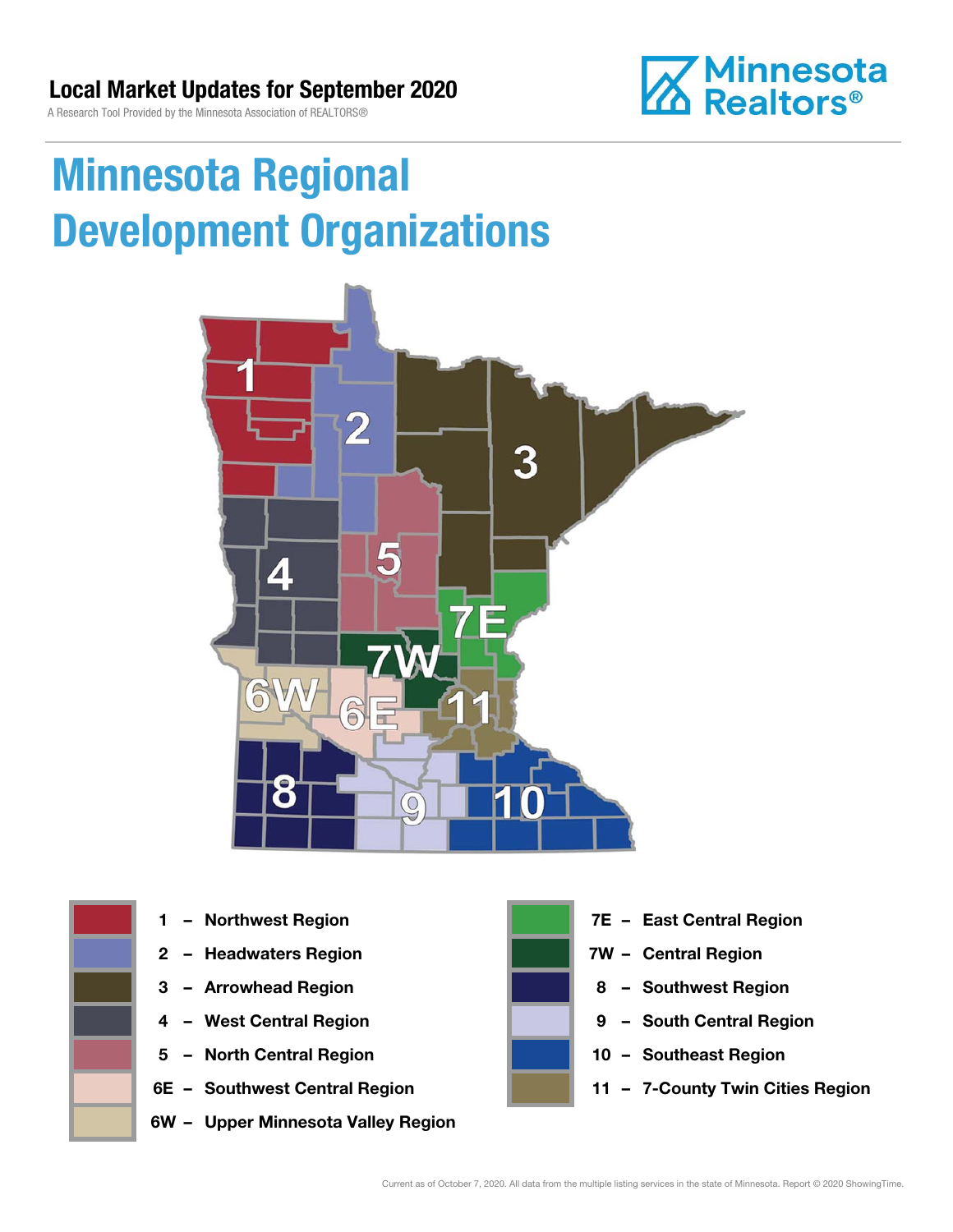A Research Tool Provided by the Minnesota Association of REALTORS®



### 1 – Northwest Region

|                                          | <b>September</b> |           |                | <b>Year to Date</b> |                    |                |
|------------------------------------------|------------------|-----------|----------------|---------------------|--------------------|----------------|
| <b>Key Metrics</b>                       | 2019             | 2020      | Percent Change | <b>Thru 9-2019</b>  | <b>Thru 9-2020</b> | Percent Change |
| <b>New Listings</b>                      | 58               | 46        | $-20.7%$       | 537                 | 490                | $-8.8%$        |
| <b>Pending Sales</b>                     | 49               | 40        | $-18.4%$       | 380                 | 415                | $+9.2%$        |
| <b>Closed Sales</b>                      | 43               | 67        | $+55.8%$       | 332                 | 364                | $+9.6%$        |
| Median Sales Price*                      | \$131,500        | \$139,000 | $+5.7%$        | \$137,900           | \$133,000          | $-3.6\%$       |
| Percent of Original List Price Received* | 93.4%            | 93.2%     | $-0.2%$        | 92.9%               | 92.2%              | $-0.8%$        |
| Days on Market Until Sale                | 60               | 92        | $+53.3%$       | 93                  | 100                | $+7.5%$        |
| Months Supply of Inventory               | 6.3              | 3.9       | $-38.1%$       | --                  |                    | --             |

\* Does not account for sale concessions and/or down payment assistance. Note: Activity for one month can sometimes look extreme due to small sample size.



#### **Historical Median Sales Price** Rolling 12-Month Calculation



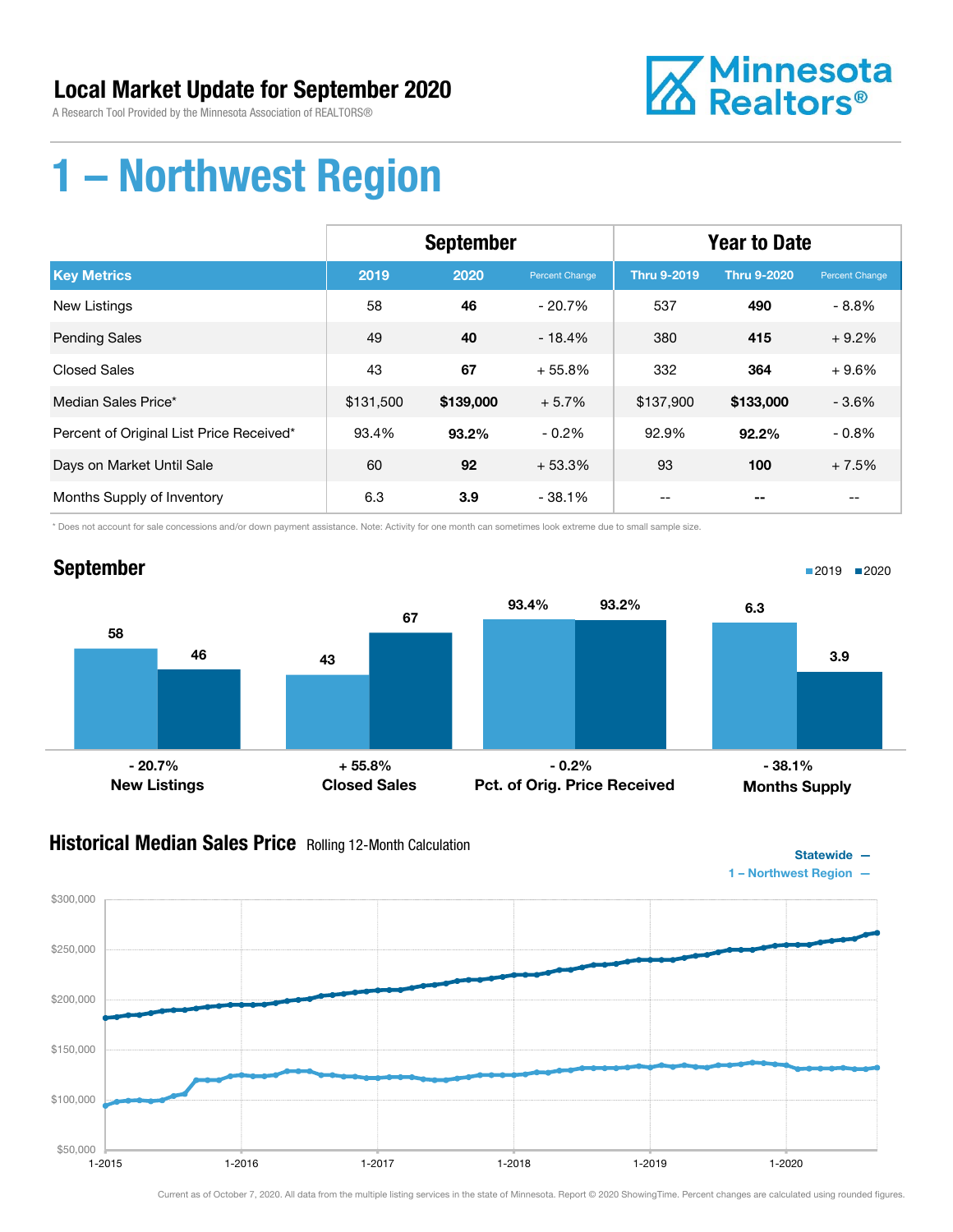

### 2 – Headwaters Region

|                                          | <b>September</b> |           |                | <b>Year to Date</b> |                    |                |
|------------------------------------------|------------------|-----------|----------------|---------------------|--------------------|----------------|
| <b>Key Metrics</b>                       | 2019             | 2020      | Percent Change | <b>Thru 9-2019</b>  | <b>Thru 9-2020</b> | Percent Change |
| <b>New Listings</b>                      | 106              | 123       | $+16.0%$       | 1.376               | 1,156              | $-16.0%$       |
| <b>Pending Sales</b>                     | 110              | 122       | $+10.9%$       | 901                 | 990                | $+9.9%$        |
| <b>Closed Sales</b>                      | 115              | 139       | $+20.9%$       | 821                 | 847                | $+3.2%$        |
| Median Sales Price*                      | \$190,000        | \$194,670 | $+2.5%$        | \$180,000           | \$192,750          | $+7.1%$        |
| Percent of Original List Price Received* | 93.9%            | 95.3%     | $+1.5%$        | 94.9%               | 95.3%              | $+0.4%$        |
| Days on Market Until Sale                | 59               | 73        | $+23.7%$       | 72                  | 73                 | $+1.4%$        |
| Months Supply of Inventory               | 5.8              | 2.7       | $-53.4%$       |                     |                    |                |

\* Does not account for sale concessions and/or down payment assistance. Note: Activity for one month can sometimes look extreme due to small sample size.

#### September



#### **Historical Median Sales Price** Rolling 12-Month Calculation



■2019 ■2020

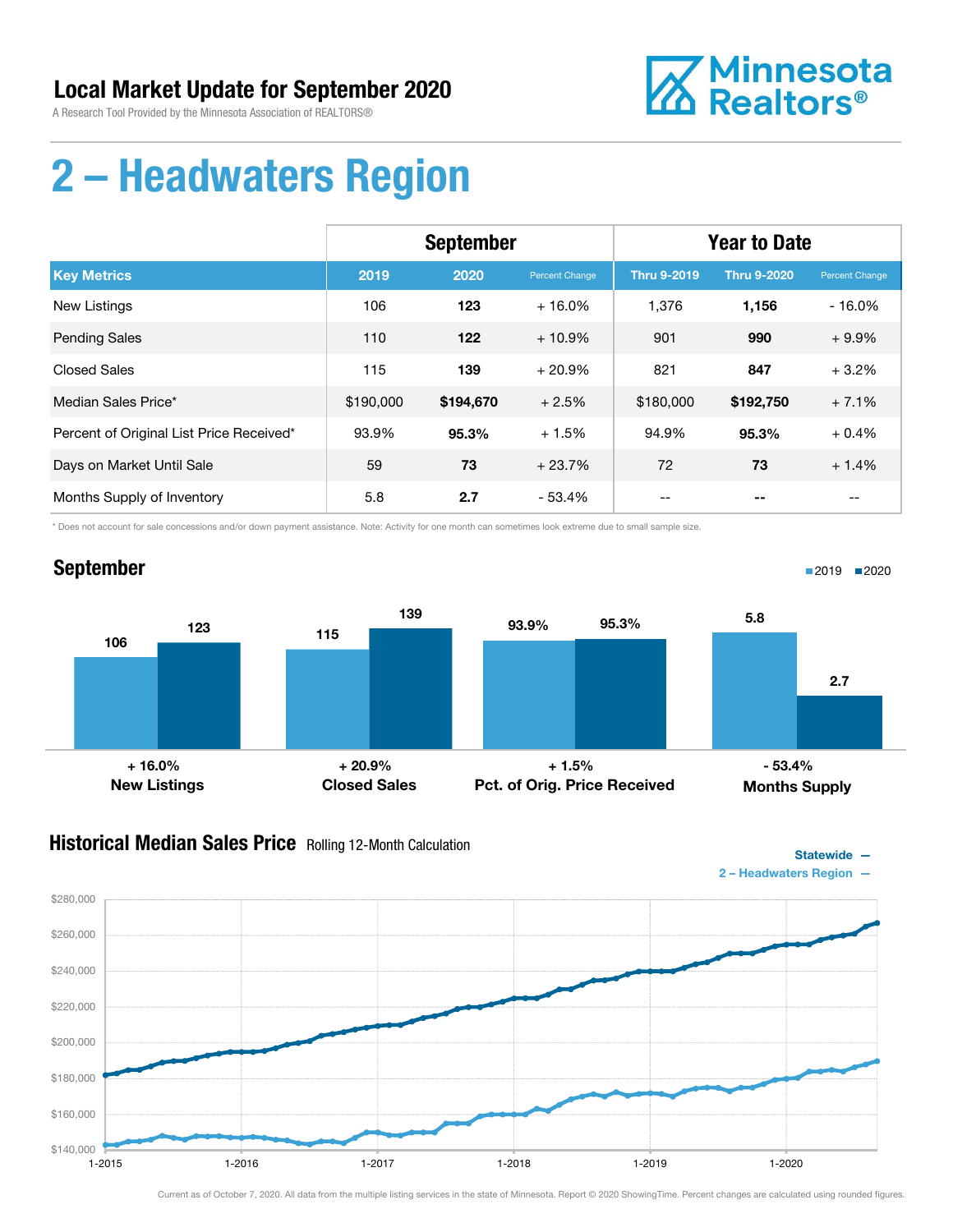A Research Tool Provided by the Minnesota Association of REALTORS®



# 3 – Arrowhead Region

|                                          | <b>September</b> |           |                | <b>Year to Date</b> |                    |                          |
|------------------------------------------|------------------|-----------|----------------|---------------------|--------------------|--------------------------|
| <b>Key Metrics</b>                       | 2019             | 2020      | Percent Change | <b>Thru 9-2019</b>  | <b>Thru 9-2020</b> | Percent Change           |
| <b>New Listings</b>                      | 596              | 606       | $+1.7%$        | 6,126               | 5,151              | $-15.9%$                 |
| <b>Pending Sales</b>                     | 453              | 525       | $+15.9%$       | 3,996               | 4,453              | $+11.4%$                 |
| <b>Closed Sales</b>                      | 465              | 665       | $+43.0%$       | 3,709               | 3,917              | $+5.6%$                  |
| Median Sales Price*                      | \$157,000        | \$199,000 | $+26.8%$       | \$168,000           | \$184,900          | $+10.1%$                 |
| Percent of Original List Price Received* | 93.7%            | $95.2\%$  | $+1.6%$        | 94.5%               | 95.1%              | $+0.6%$                  |
| Days on Market Until Sale                | 78               | 78        | $0.0\%$        | 82                  | 81                 | $-1.2%$                  |
| Months Supply of Inventory               | 6.6              | 3.5       | $-47.0%$       | $- -$               | --                 | $\overline{\phantom{m}}$ |

\* Does not account for sale concessions and/or down payment assistance. Note: Activity for one month can sometimes look extreme due to small sample size.



#### **Historical Median Sales Price** Rolling 12-Month Calculation



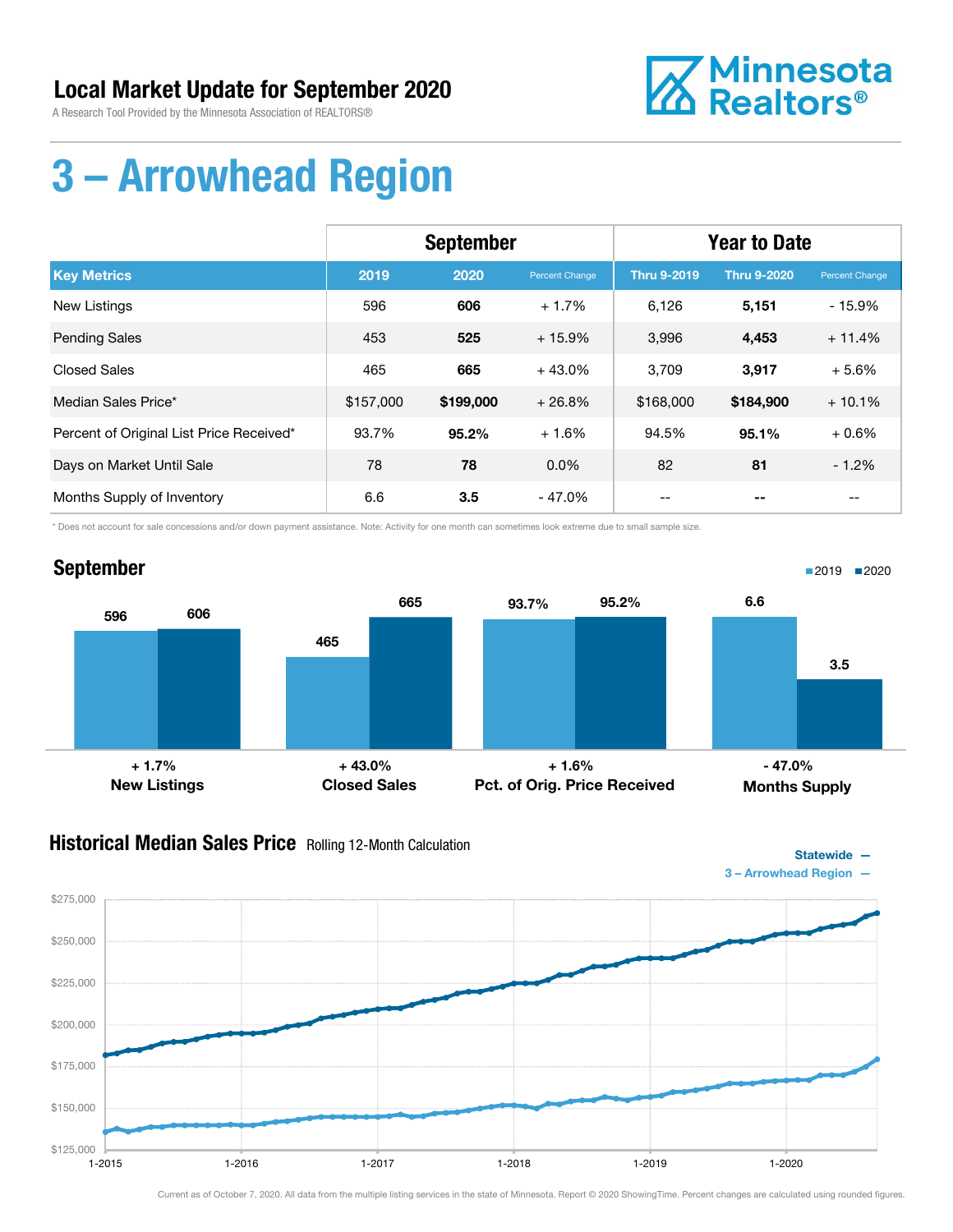A Research Tool Provided by the Minnesota Association of REALTORS®



# 4 – West Central Region

|                                          | <b>September</b> |           |                | <b>Year to Date</b> |                    |                |
|------------------------------------------|------------------|-----------|----------------|---------------------|--------------------|----------------|
| <b>Key Metrics</b>                       | 2019             | 2020      | Percent Change | <b>Thru 9-2019</b>  | <b>Thru 9-2020</b> | Percent Change |
| New Listings                             | 262              | 283       | $+8.0\%$       | 3,001               | 2,799              | $-6.7\%$       |
| <b>Pending Sales</b>                     | 227              | 261       | $+15.0%$       | 2,034               | 2,344              | $+15.2%$       |
| <b>Closed Sales</b>                      | 251              | 327       | $+30.3%$       | 1,842               | 2,045              | $+11.0%$       |
| Median Sales Price*                      | \$215,500        | \$245,000 | $+13.7%$       | \$208,000           | \$220,000          | $+5.8%$        |
| Percent of Original List Price Received* | 93.1%            | 95.8%     | $+2.9%$        | 94.8%               | 95.7%              | $+0.9%$        |
| Days on Market Until Sale                | 73               | 66        | $-9.6%$        | 70                  | 68                 | $-2.9%$        |
| Months Supply of Inventory               | 5.6              | 3.1       | - 44.6%        |                     |                    |                |

\* Does not account for sale concessions and/or down payment assistance. Note: Activity for one month can sometimes look extreme due to small sample size.



#### **Historical Median Sales Price** Rolling 12-Month Calculation



Statewide —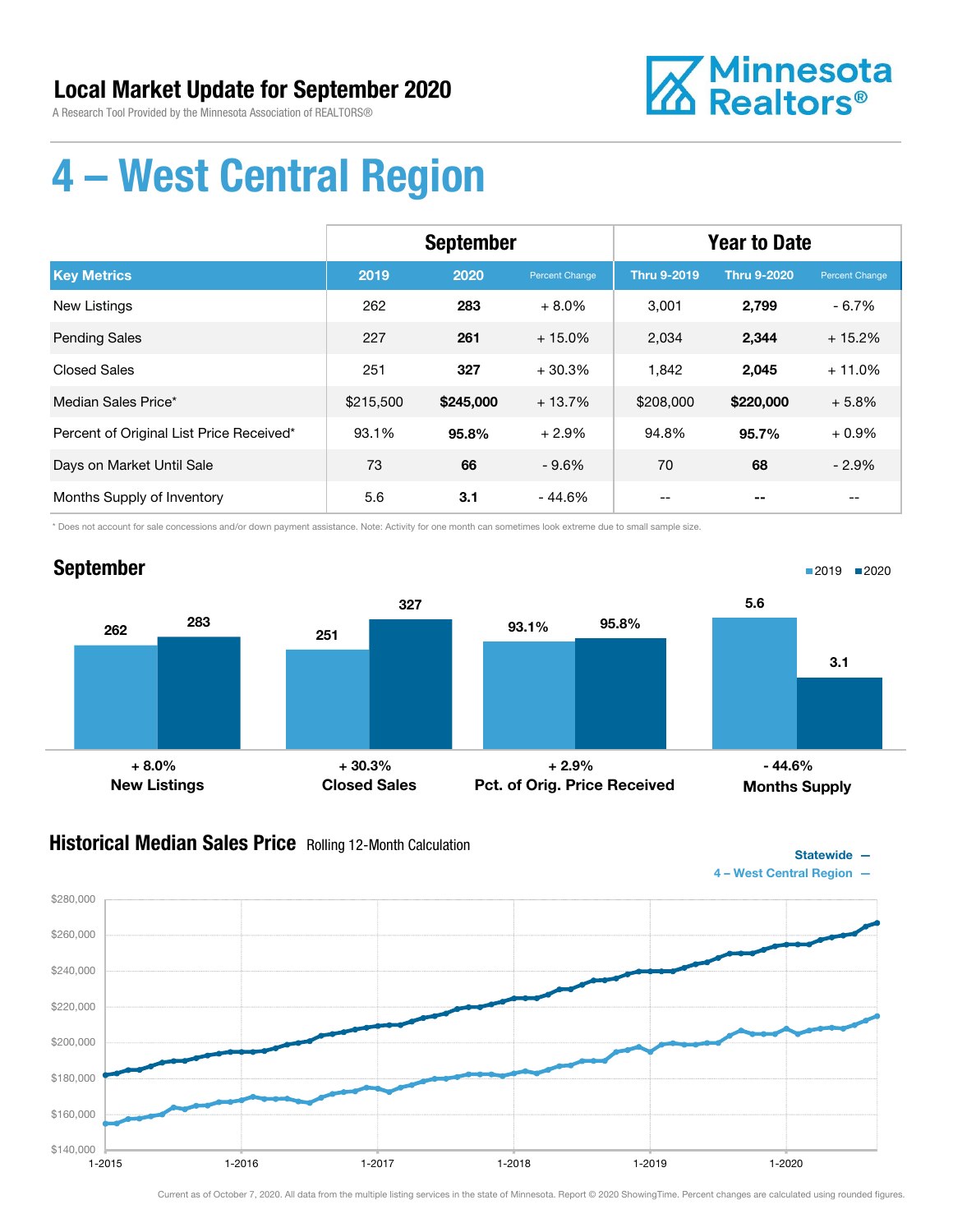

# 5 – North Central Region

|                                          | <b>September</b> |           |                | <b>Year to Date</b> |                    |                |
|------------------------------------------|------------------|-----------|----------------|---------------------|--------------------|----------------|
| <b>Key Metrics</b>                       | 2019             | 2020      | Percent Change | <b>Thru 9-2019</b>  | <b>Thru 9-2020</b> | Percent Change |
| <b>New Listings</b>                      | 358              | 394       | $+10.1%$       | 3,575               | 3,292              | $-7.9%$        |
| <b>Pending Sales</b>                     | 284              | 442       | $+55.6%$       | 2,439               | 2,915              | $+19.5%$       |
| <b>Closed Sales</b>                      | 343              | 414       | $+20.7%$       | 2,305               | 2,496              | $+8.3%$        |
| Median Sales Price*                      | \$194,250        | \$230,000 | $+18.4%$       | \$196,000           | \$220,000          | $+12.2%$       |
| Percent of Original List Price Received* | 94.4%            | 97.1%     | $+2.9%$        | 95.2%               | 95.8%              | $+0.6%$        |
| Days on Market Until Sale                | 65               | 55        | $-15.4%$       | 69                  | 72                 | $+4.3%$        |
| Months Supply of Inventory               | 5.6              | 2.3       | - 58.9%        |                     |                    |                |

\* Does not account for sale concessions and/or down payment assistance. Note: Activity for one month can sometimes look extreme due to small sample size.

#### September 358 343 <sup>394</sup> <sup>414</sup> New Listings Closed Sales 94.4% 97.1% Pct. of Orig. Price Received 5.6 2.3 Months Supply ■2019 2020  $+ 10.1\%$  -  $+ 20.7\%$  -  $+ 2.9\%$  - 58.9%

#### **Historical Median Sales Price** Rolling 12-Month Calculation



1-2015 1-2016 1-2017 1-2018 1-2019 1-2020

Statewide —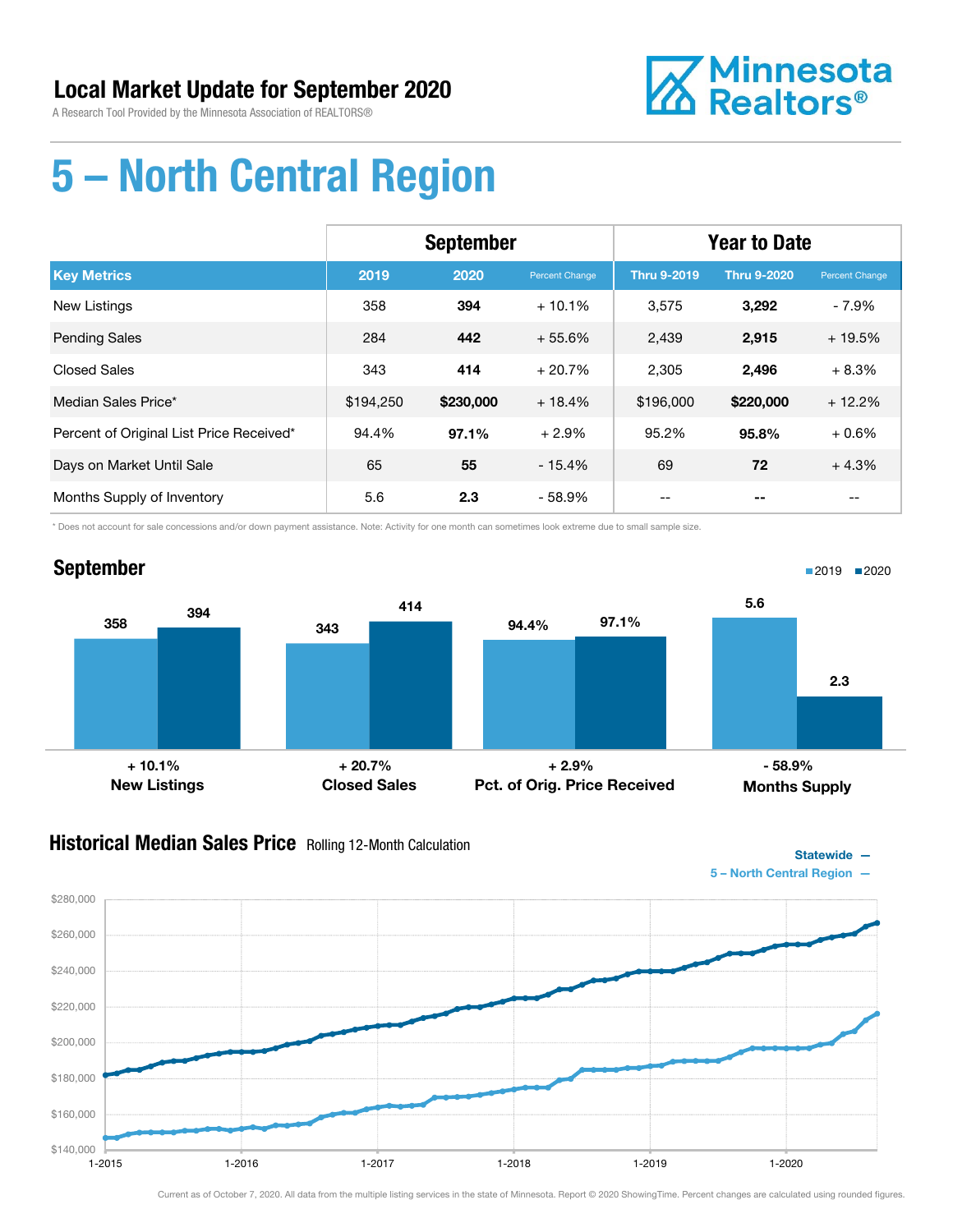

### 6E – Southwest Central Region

|                                          | <b>September</b> |           |                | <b>Year to Date</b> |                    |                |
|------------------------------------------|------------------|-----------|----------------|---------------------|--------------------|----------------|
| <b>Key Metrics</b>                       | 2019             | 2020      | Percent Change | <b>Thru 9-2019</b>  | <b>Thru 9-2020</b> | Percent Change |
| <b>New Listings</b>                      | 165              | 179       | $+8.5%$        | 1,587               | 1,428              | $-10.0%$       |
| <b>Pending Sales</b>                     | 128              | 206       | $+60.9%$       | 1,247               | 1,315              | $+5.5%$        |
| <b>Closed Sales</b>                      | 152              | 172       | $+13.2%$       | 1,199               | 1,155              | $-3.7%$        |
| Median Sales Price*                      | \$175,750        | \$198,990 | $+13.2%$       | \$165,000           | \$180,000          | $+9.1%$        |
| Percent of Original List Price Received* | 96.7%            | 97.1%     | $+0.4%$        | 95.6%               | 96.4%              | $+0.8%$        |
| Days on Market Until Sale                | 51               | 60        | $+17.6%$       | 68                  | 63                 | $-7.4%$        |
| Months Supply of Inventory               | 3.8              | 2.1       | - 44.7%        | --                  |                    | $- -$          |

\* Does not account for sale concessions and/or down payment assistance. Note: Activity for one month can sometimes look extreme due to small sample size.



#### **Historical Median Sales Price** Rolling 12-Month Calculation

Statewide —

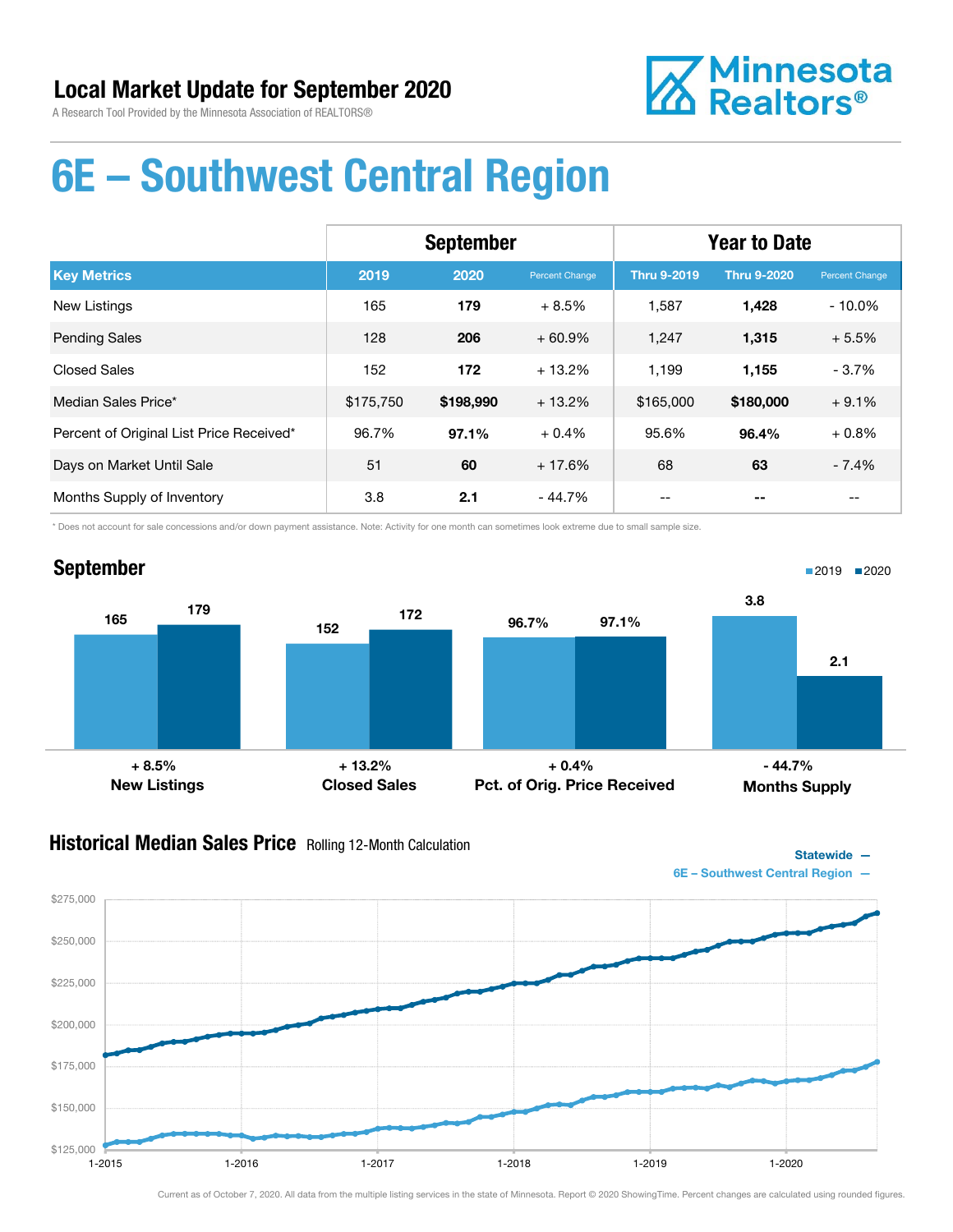# **Z** Minnesota<br>**ZA** Realtors<sup>®</sup>

# 6W – Upper Minnesota Valley Region

|                                          | <b>September</b> |          |                | <b>Year to Date</b> |                    |                |
|------------------------------------------|------------------|----------|----------------|---------------------|--------------------|----------------|
| <b>Key Metrics</b>                       | 2019             | 2020     | Percent Change | <b>Thru 9-2019</b>  | <b>Thru 9-2020</b> | Percent Change |
| <b>New Listings</b>                      | 54               | 53       | $-1.9%$        | 454                 | 403                | $-11.2%$       |
| <b>Pending Sales</b>                     | 41               | 62       | $+51.2%$       | 298                 | 322                | $+8.1%$        |
| <b>Closed Sales</b>                      | 27               | 47       | $+74.1%$       | 275                 | 286                | $+4.0%$        |
| Median Sales Price*                      | \$98,000         | \$95,000 | $-3.1%$        | \$88,755            | \$101,250          | $+14.1%$       |
| Percent of Original List Price Received* | 87.7%            | 90.5%    | $+3.2%$        | 90.9%               | 89.6%              | $-1.4%$        |
| Days on Market Until Sale                | 106              | 84       | $-20.8\%$      | 121                 | 107                | $-11.6%$       |
| Months Supply of Inventory               | 7.3              | 4.7      | $-35.6%$       |                     |                    | --             |

\* Does not account for sale concessions and/or down payment assistance. Note: Activity for one month can sometimes look extreme due to small sample size.

#### September



#### **Historical Median Sales Price** Rolling 12-Month Calculation



■2019 2020

6W – Upper Minnesota Valley Region —

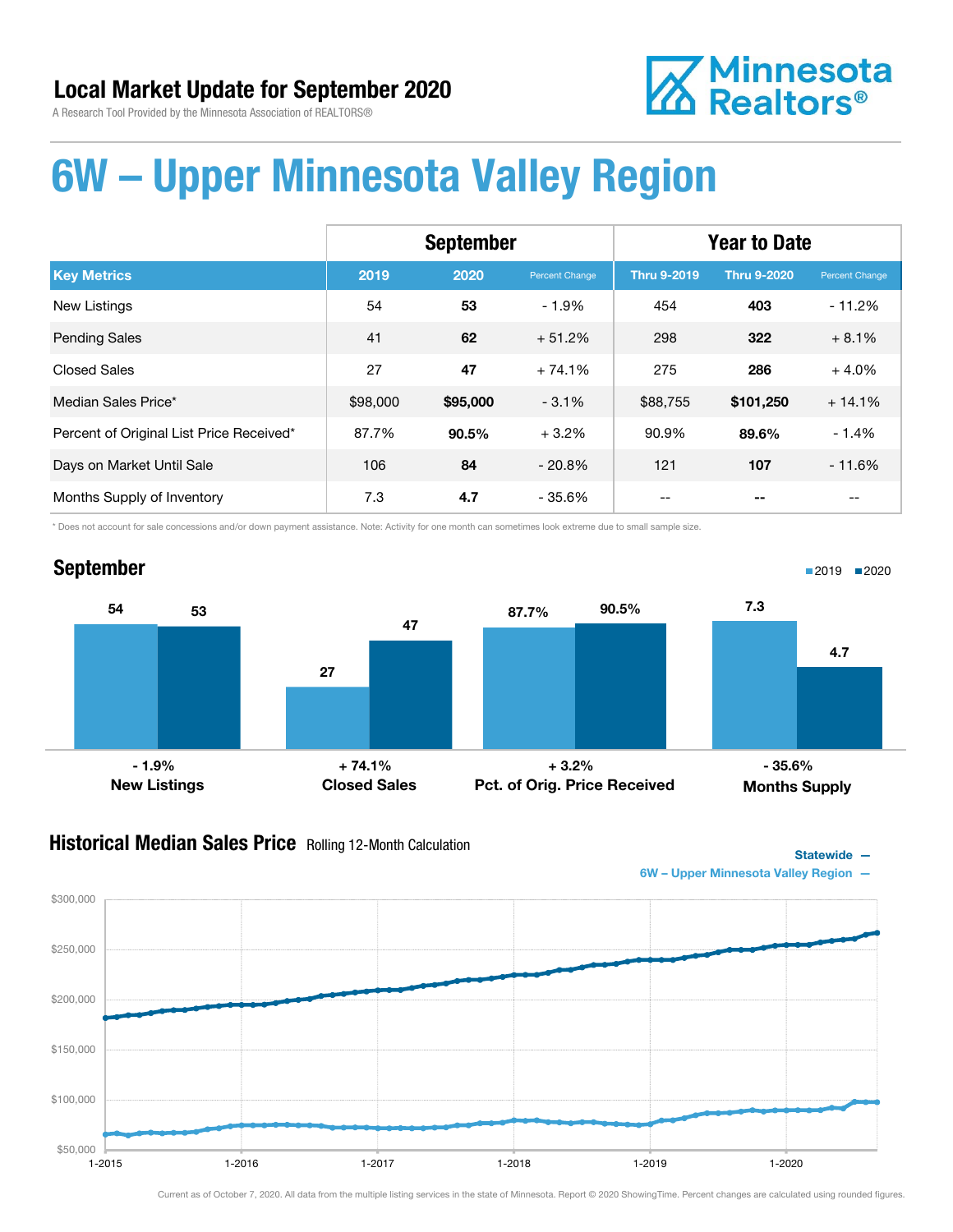

# 7E – East Central Region

|                                          | <b>September</b> |           |                | <b>Year to Date</b> |                    |                |
|------------------------------------------|------------------|-----------|----------------|---------------------|--------------------|----------------|
| <b>Key Metrics</b>                       | 2019             | 2020      | Percent Change | <b>Thru 9-2019</b>  | <b>Thru 9-2020</b> | Percent Change |
| <b>New Listings</b>                      | 353              | 347       | $-1.7%$        | 3,253               | 3,045              | $-6.4%$        |
| <b>Pending Sales</b>                     | 259              | 334       | $+29.0%$       | 2,300               | 2,616              | $+13.7%$       |
| <b>Closed Sales</b>                      | 283              | 359       | $+26.9%$       | 2,154               | 2,315              | $+7.5%$        |
| Median Sales Price*                      | \$219,900        | \$242,500 | $+10.3%$       | \$220,000           | \$239,900          | $+9.0%$        |
| Percent of Original List Price Received* | 96.4%            | 99.5%     | $+3.2%$        | 97.5%               | 98.4%              | $+0.9%$        |
| Days on Market Until Sale                | 47               | 33        | $-29.8%$       | 52                  | 48                 | $-7.7%$        |
| Months Supply of Inventory               | 4.0              | 1.8       | - 55.0%        |                     |                    |                |

\* Does not account for sale concessions and/or down payment assistance. Note: Activity for one month can sometimes look extreme due to small sample size.

#### September



#### **Historical Median Sales Price** Rolling 12-Month Calculation



■2019 2020

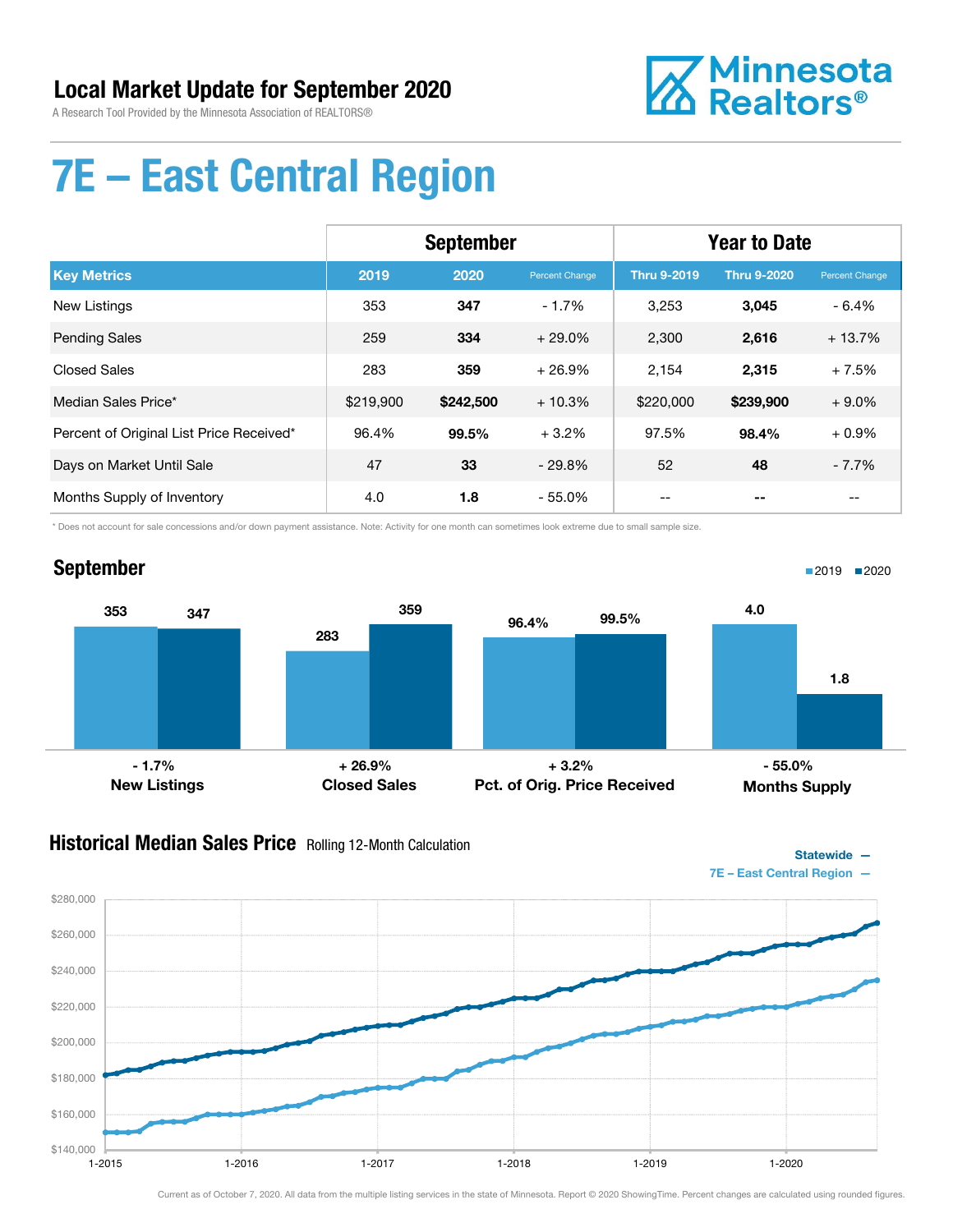A Research Tool Provided by the Minnesota Association of REALTORS®



# 7W – Central Region

|                                          | <b>September</b> |           |                | <b>Year to Date</b> |                    |                |
|------------------------------------------|------------------|-----------|----------------|---------------------|--------------------|----------------|
| <b>Key Metrics</b>                       | 2019             | 2020      | Percent Change | <b>Thru 9-2019</b>  | <b>Thru 9-2020</b> | Percent Change |
| <b>New Listings</b>                      | 870              | 922       | $+6.0%$        | 8,050               | 7,903              | $-1.8%$        |
| <b>Pending Sales</b>                     | 635              | 799       | $+25.8%$       | 5,854               | 6,555              | $+12.0%$       |
| <b>Closed Sales</b>                      | 659              | 773       | $+17.3%$       | 5,497               | 5,870              | $+6.8%$        |
| Median Sales Price*                      | \$236,122        | \$270,500 | $+14.6%$       | \$240,000           | \$260,000          | $+8.3%$        |
| Percent of Original List Price Received* | 97.8%            | 99.6%     | $+1.8%$        | 98.1%               | 98.7%              | $+0.6%$        |
| Days on Market Until Sale                | 41               | 37        | $-9.8%$        | 47                  | 45                 | $-4.3%$        |
| Months Supply of Inventory               | 3.4              | 1.7       | $-50.0\%$      |                     |                    |                |

\* Does not account for sale concessions and/or down payment assistance. Note: Activity for one month can sometimes look extreme due to small sample size.

### September



#### **Historical Median Sales Price** Rolling 12-Month Calculation



■2019 2020

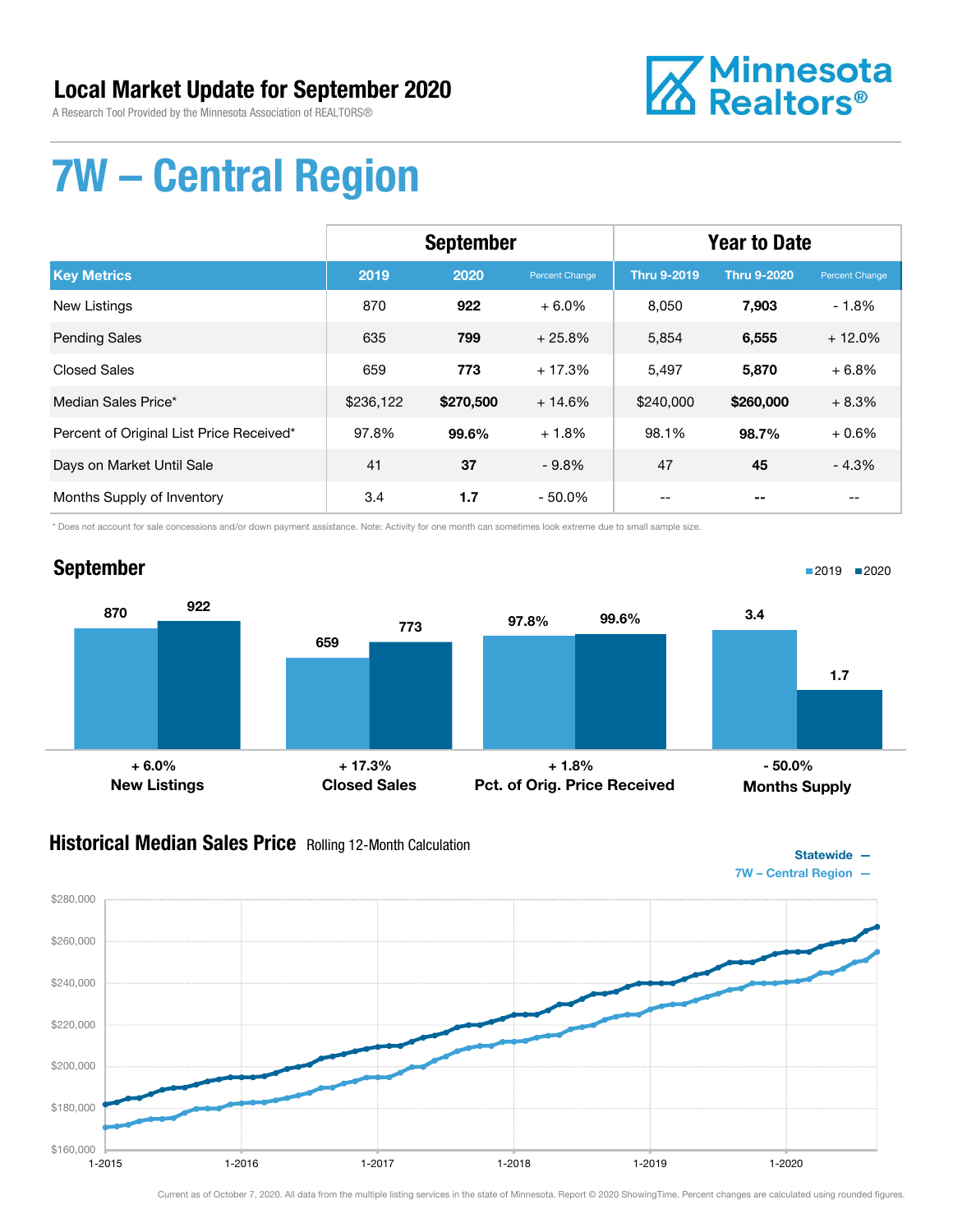A Research Tool Provided by the Minnesota Association of REALTORS®



### 8 – Southwest Region

|                                          | <b>September</b> |           |                | <b>Year to Date</b> |                    |                |
|------------------------------------------|------------------|-----------|----------------|---------------------|--------------------|----------------|
| <b>Key Metrics</b>                       | 2019             | 2020      | Percent Change | <b>Thru 9-2019</b>  | <b>Thru 9-2020</b> | Percent Change |
| <b>New Listings</b>                      | 116              | 124       | $+6.9%$        | 1,062               | 1,049              | $-1.2%$        |
| <b>Pending Sales</b>                     | 87               | 106       | $+21.8%$       | 755                 | 895                | $+18.5%$       |
| <b>Closed Sales</b>                      | 99               | 120       | $+21.2%$       | 705                 | 808                | $+14.6%$       |
| Median Sales Price*                      | \$118,625        | \$133,000 | $+12.1%$       | \$117,000           | \$128,000          | $+9.4%$        |
| Percent of Original List Price Received* | 91.0%            | 94.1%     | $+3.4%$        | 91.8%               | 92.3%              | $+0.5%$        |
| Days on Market Until Sale                | 82               | 73        | $-11.0%$       | 94                  | 85                 | $-9.6%$        |
| Months Supply of Inventory               | 6.2              | 3.6       | - 41.9%        | --                  |                    | $- -$          |

\* Does not account for sale concessions and/or down payment assistance. Note: Activity for one month can sometimes look extreme due to small sample size.



#### **Historical Median Sales Price** Rolling 12-Month Calculation



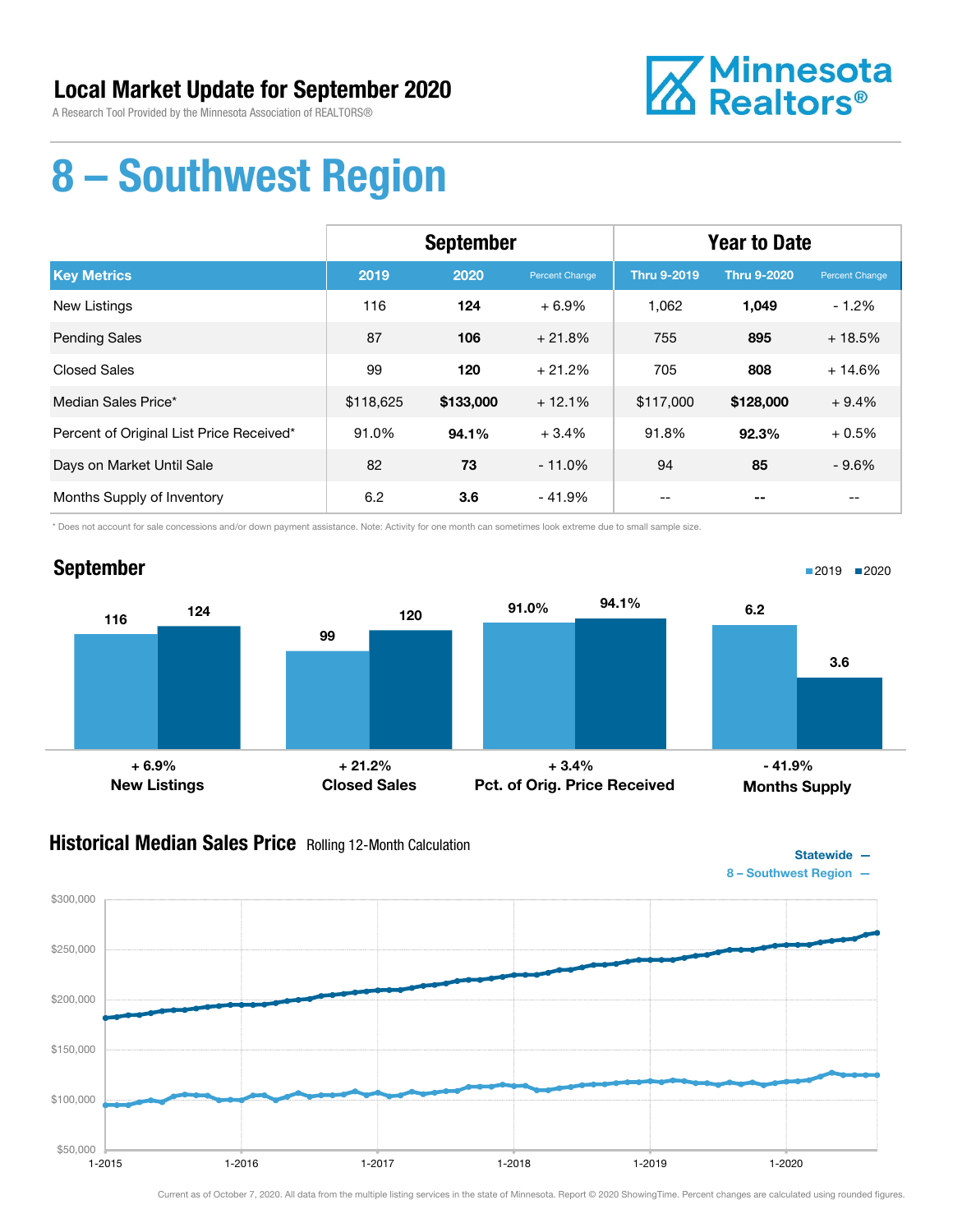

# 9 – South Central Region

|                                          | <b>September</b> |           |                | <b>Year to Date</b> |                    |                |
|------------------------------------------|------------------|-----------|----------------|---------------------|--------------------|----------------|
| <b>Key Metrics</b>                       | 2019             | 2020      | Percent Change | <b>Thru 9-2019</b>  | <b>Thru 9-2020</b> | Percent Change |
| <b>New Listings</b>                      | 353              | 300       | $-15.0%$       | 3,137               | 2,767              | $-11.8%$       |
| <b>Pending Sales</b>                     | 254              | 269       | $+5.9%$        | 2,398               | 2,658              | $+10.8%$       |
| <b>Closed Sales</b>                      | 289              | 311       | $+7.6%$        | 2,228               | 2,417              | $+8.5%$        |
| Median Sales Price*                      | \$173,900        | \$195,000 | $+12.1%$       | \$177,500           | \$186,000          | $+4.8%$        |
| Percent of Original List Price Received* | 94.9%            | 97.2%     | $+2.4%$        | 95.2%               | 96.3%              | $+1.2%$        |
| Days on Market Until Sale                | 79               | 93        | $+17.7%$       | 94                  | 97                 | $+3.2%$        |
| Months Supply of Inventory               | 4.2              | 1.9       | - 54.8%        |                     |                    |                |

\* Does not account for sale concessions and/or down payment assistance. Note: Activity for one month can sometimes look extreme due to small sample size.



#### **Historical Median Sales Price** Rolling 12-Month Calculation



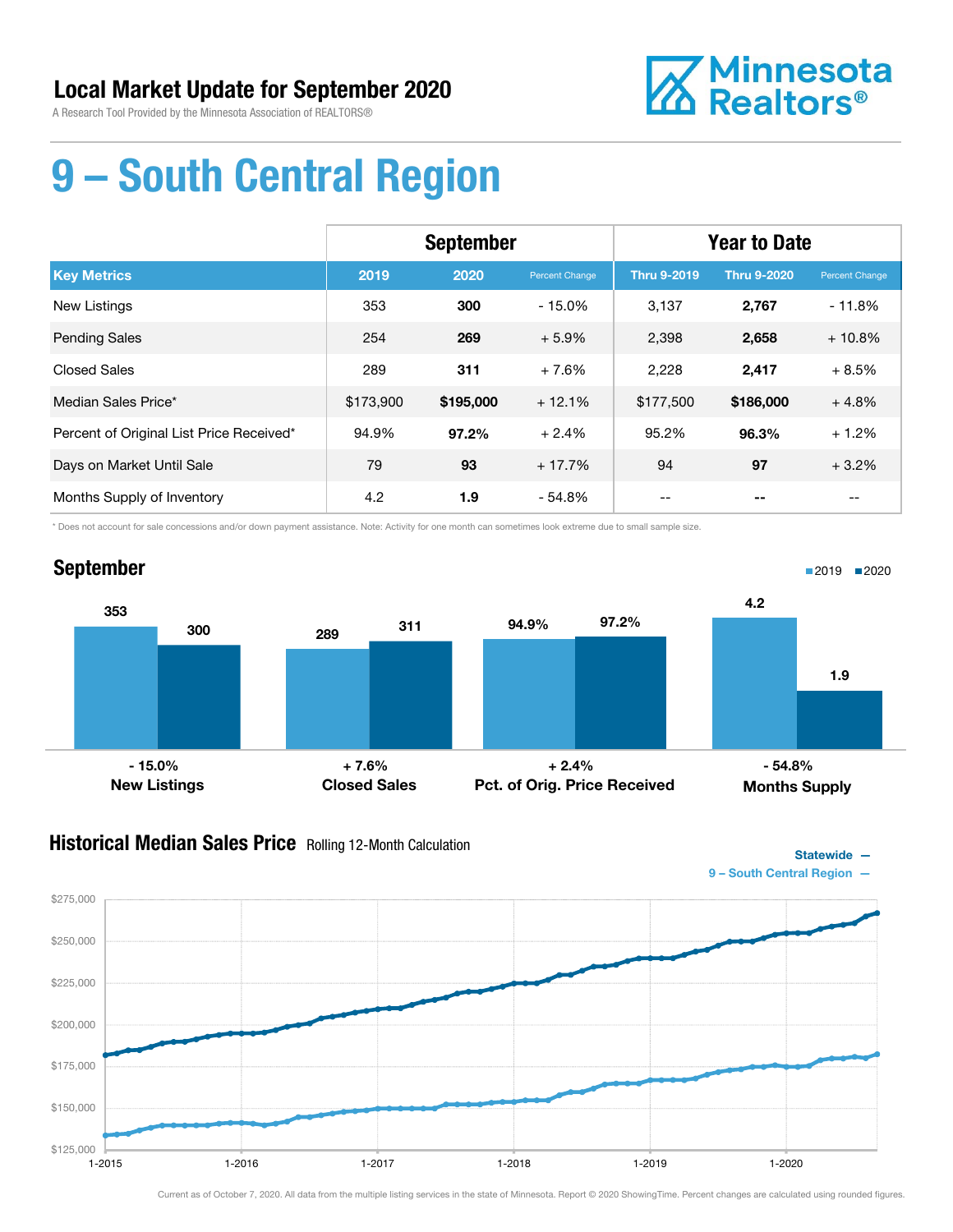

# 10 – Southeast Region

|                                          | <b>September</b> |           |                | <b>Year to Date</b> |                    |                |
|------------------------------------------|------------------|-----------|----------------|---------------------|--------------------|----------------|
| <b>Key Metrics</b>                       | 2019             | 2020      | Percent Change | <b>Thru 9-2019</b>  | <b>Thru 9-2020</b> | Percent Change |
| <b>New Listings</b>                      | 780              | 718       | $-7.9%$        | 6,770               | 6,465              | $-4.5%$        |
| <b>Pending Sales</b>                     | 580              | 736       | $+26.9%$       | 5,515               | 5,890              | $+6.8%$        |
| <b>Closed Sales</b>                      | 595              | 720       | $+21.0%$       | 5,223               | 5,369              | $+2.8%$        |
| Median Sales Price*                      | \$210,000        | \$232,000 | $+10.5%$       | \$211,075           | \$225,000          | $+6.6%$        |
| Percent of Original List Price Received* | 97.4%            | 98.5%     | $+1.1%$        | 97.3%               | 97.7%              | $+0.4%$        |
| Days on Market Until Sale                | 50               | 44        | $-12.0%$       | 55                  | 54                 | $-1.8%$        |
| Months Supply of Inventory               | 3.2              | 1.8       | - 43.8%        |                     |                    |                |

\* Does not account for sale concessions and/or down payment assistance. Note: Activity for one month can sometimes look extreme due to small sample size.



#### **Historical Median Sales Price** Rolling 12-Month Calculation



Statewide —